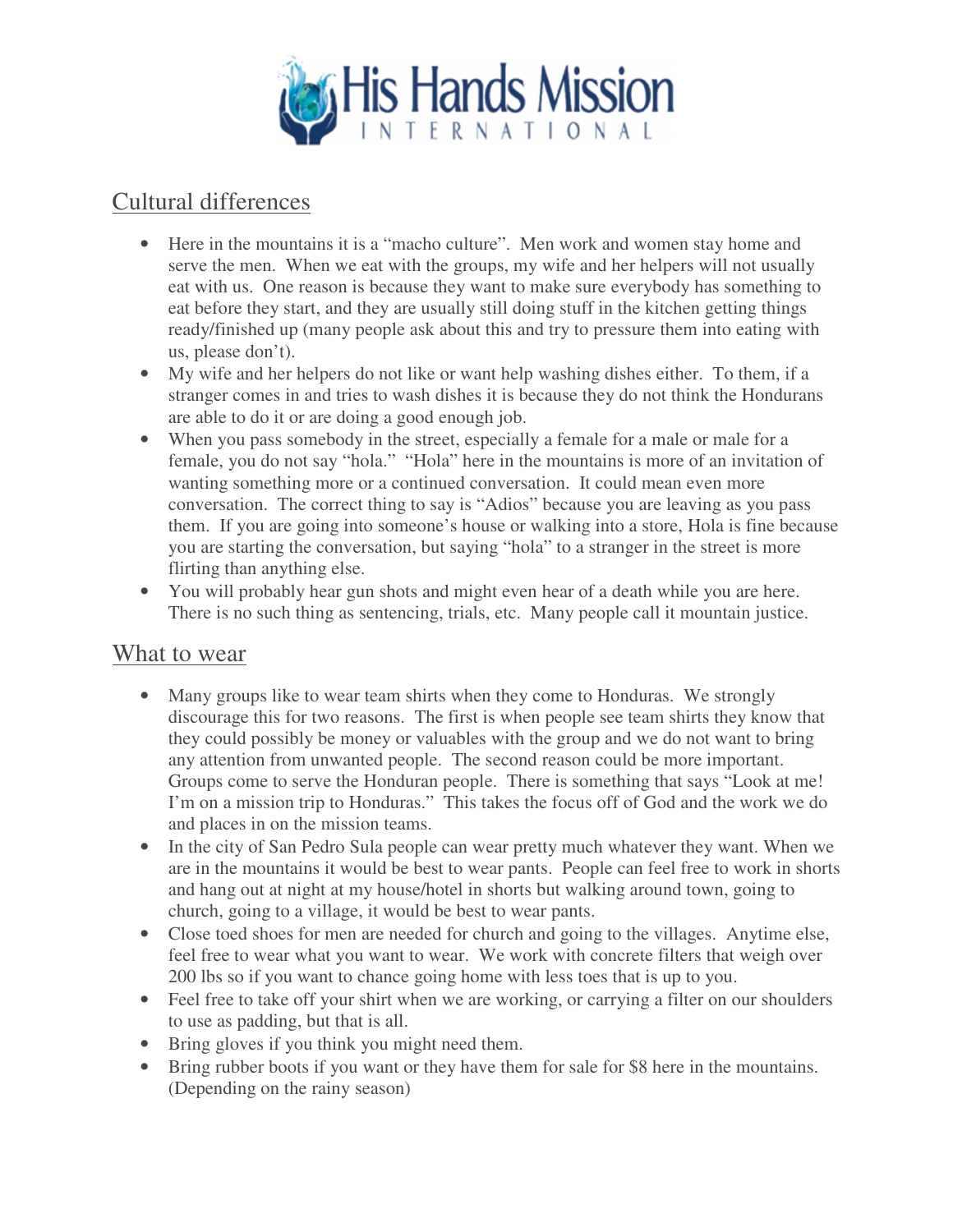# Geography/weather

- If you go to google maps and type in El Paraiso, Copan, Honduras, our town will come up
- We are south west from San Pedro Sula, Honduras, right along the Honduran/Guatemala border.
- We live in the mountains and will be working in the mountains the entire week (between 3000-5000 ft)
- Most villages where we will be working will be anywhere from 20 minutes 1 hour from our work shop. All of the roads are dirt/mud depending on the rain.

#### Honduras has two seasons

- Rainy season is August-January. During this time there could be weeks where it rains most days especially at night. Weather is normally high 85 – lows 65
- Dry Season is March-June. It usually only rains once or twice during this 3 month period. Hot, dry, dusty. Highs 95-100- lows 80-85

### Money

- Honduras uses Limpera as currency and it is currently 21.5 Limpera to \$1. (in 8 years it has been  $18.3 - 22$ )
- There is no need to exchange money before you come because you will not get as good of exchange rate.
- The hotel where the group stays will be able to exchange money for you, as much as you want.
- There is no place here in the mountains that will take a credit/debit card or checks so bring cash.
- The market (for souvenirs) in San Pedro will take credit cards, dollars, and limperas.

### Phone

- If you use your American phone in Honduras it will cost a lot. (most companies charge 50cents per text and \$2 per minute)
- I have a Honduran phone that I give to the group for emergencies to call me and/or they can buy minutes to call the USA if they want. A 10 min call to the US cost about \$1.
- If you have a smart phone, you can download an app called Viber. This app make phone calls over the internet. The app is free and the calls are free over WIFI.
- I have wifi at my house and there is wifi (sometimes) at the hotel.